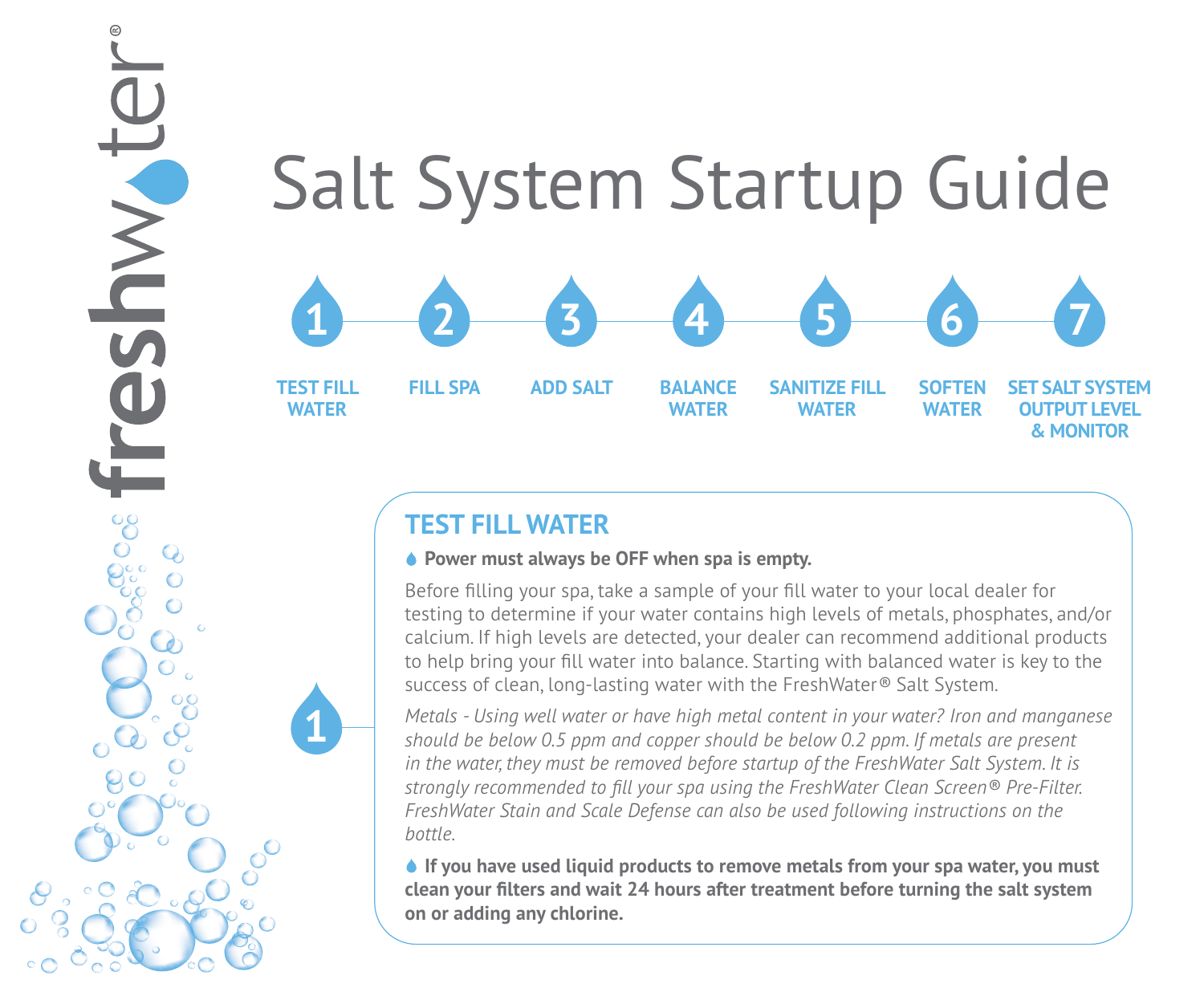## **FILL SPA**

Before adding water, remove plug and insert your salt system cartridge. Using your garden hose, fill your spa through the filter compartment until the water level reaches one inch (2.5 cm) above the highest jet.

 **If your fill water contains high levels of metal or calcium, use the FreshWater® Clean Screen® Pre-Filter and/or On The Go® as required.** 

If you are using a FreshWater Mineral Spa Sanitizer silver ion cartridge along with the FreshWater Salt System, insert it into the filter compartment now.

*Silver ions help to inhibit bacteria growth and will lower the amount of chlorine needed to keep the water clean and maintain the desired chlorine level.* 

Once the spa is filled with water, turn the power on (see spa Owner's Manual for specific instructions based on the voltage of your hot tub). Set the temperature to your desired level (at least 95 degrees Fahrenheit) and turn off the salt system by setting the output level to zero (recommended). Check your jet systems by pushing the jets icon on the control panel home screen. When you've confirmed that the jets are fully operational, adjust your diverter valves to middle position and leave the jets on for adding salt.

 **It's normal for the water care icon on the control panel and diagnostic logo light (if equipped) to flash during this step if you choose not to turn your salt system off.** 

| <b>ADD SALT</b>                                                                                                                           |         | <b>Spa Capacity</b> |                 | <b>Output</b>  |
|-------------------------------------------------------------------------------------------------------------------------------------------|---------|---------------------|-----------------|----------------|
| To find the correct water capacity of your spa model, check the chart                                                                     | Gallons | <b>Liters</b>       | Cups            | <b>Setting</b> |
| in your spa Owner's Manual.                                                                                                               | 200     | 760                 | $4\frac{1}{2}$  | Level 5        |
| Make sure spa jets are on before adding salt. To avoid over salting<br>the water, start out by adding half the recommended amount of salt | 250     | 950                 | $5\frac{3}{4}$  | Level 5        |
| noted on the chart to the right, using the scoop provided in your kit.                                                                    | 300     | 1.140               | 7               | Level 6        |
| Pour the salt into the filter compartment, one cup at a time, with<br>the jets running. Allow five minutes for the salt to dissolve.      |         | 1,330               | 8               | Level 6        |
| Use FreshWater Salt Test Strips to verify the salt level is around                                                                        | 400     | 1,520               | $9\frac{1}{4}$  | Level 6        |
| 1,750 ppm. Continue to add salt, one cup at a time, as needed to                                                                          | 450     | 1,710               | 10 1/4          | Level 6        |
| reach the target level. Be careful to not exceed the recommended<br>target of 1,750 ppm.                                                  | 500     | 1.900               | 11 <sub>2</sub> | Level 7        |
|                                                                                                                                           | 550     | 2,090               | 12 <sub>2</sub> | Level 7        |
|                                                                                                                                           | 600     | 2,280               | 13 3/4          | Level 7        |



**2**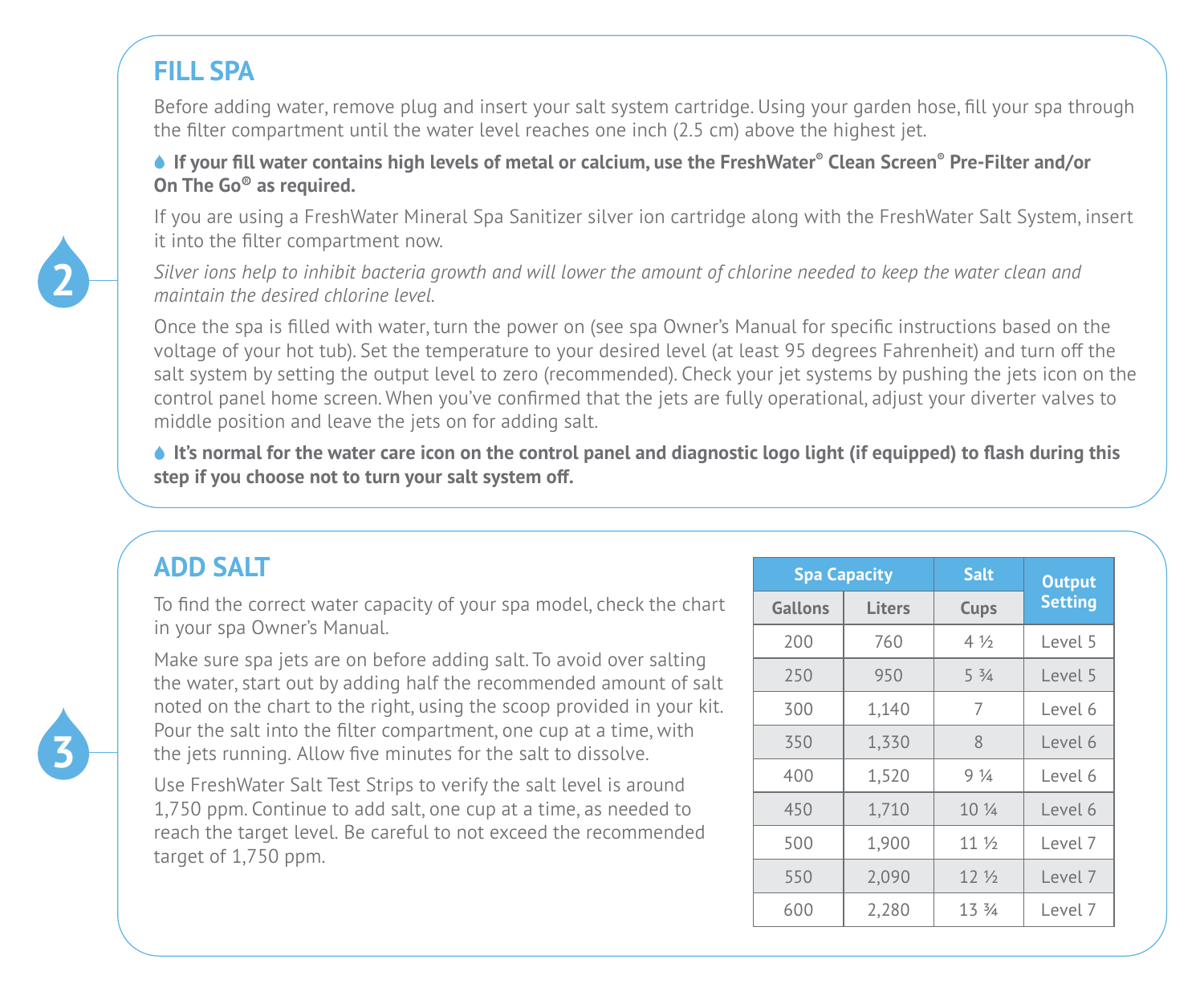## **BALANCE WATER**

Test your water using a FreshWater*®* 5-Way Test Strip. Using the chart to the right, review pH and alkalinity levels to determine if your water is within the salt system's parameters and adjust as needed. Make note of the calcium hardness level as this will be addressed in Step 6. Refer to your spa Owner's Manual for detailed instructions on how to bring pH and alkalinity levels into balance. Once the water has been balanced, retest the water using a FreshWater 5-Way Test Strip. Repeat the process until the water is balanced.

| <b>Salt System</b> | <b>Target</b> | <b>OK Range</b> |                |  |
|--------------------|---------------|-----------------|----------------|--|
| <b>Paramaters</b>  |               |                 | <b>Maximum</b> |  |
| Salt               | 1,750 ppm     | 1,500 ppm       | 2,000 ppm      |  |
| Hardness           | 50 ppm        | 25 ppm          | 75 ppm         |  |
| Alkalinity         | 80 ppm        | 40 ppm          | $120$ ppm      |  |
| pН                 | 7.4           | 7.2             | 7.8            |  |
| Chlorine           | 3 ppm         | 1 ppm           |                |  |

## **SANITIZE FILL WATER**

With all jets on and the diverter valves turned to the middle position, add chlorine to the filter compartment (refer to the product label for instructions). Run jets for five minutes and measure the chlorine with a new FreshWater 5-Way Test Strip. Your target chlorine level is 5 ppm. If your level is less than 5 ppm repeat the chlorination process. Wait five minutes then test again. Repeat until the target level of 5 ppm is reached.

 **If using liquid chlorine - DO NOT USE splash-free or scented bleach of any kind.**

 **This chlorination step is very important for a successful startup. Skipping this step can prevent the system from establishing a chlorine residual.**

# **SOFTEN WATER**

#### **↓** Include this step if you did not use a calcium remover during the fill process in Step 2.

Hard water can damage your hot tub equipment and may hinder the effectiveness of the salt system, so it's important to make sure your water is soft. Your target calcium level is 50 ppm. Use the following guidelines if your calcium hardness is over 75 ppm:

- **75-150 ppm Use the Vanishing Act<sup>®</sup> pillow provided in your start up kit (refer to Owner's Manual for instructions)**
- **150-300 ppm Use the Vanishing Act XL or an On The Go® portable water softener (available at your local dealer)**
- **Over 300 ppm Use an On The Go portable water softener during fill process**

After 24 hours, test spa water with a FreshWater 5-Way Test Strip. If calcium hardness level still reads above 75 ppm, repeat the process until you get close to 50 ppm. Discard Vanishing Act in your normal trash after recommended amount of time and before continuing to next step.



**4**